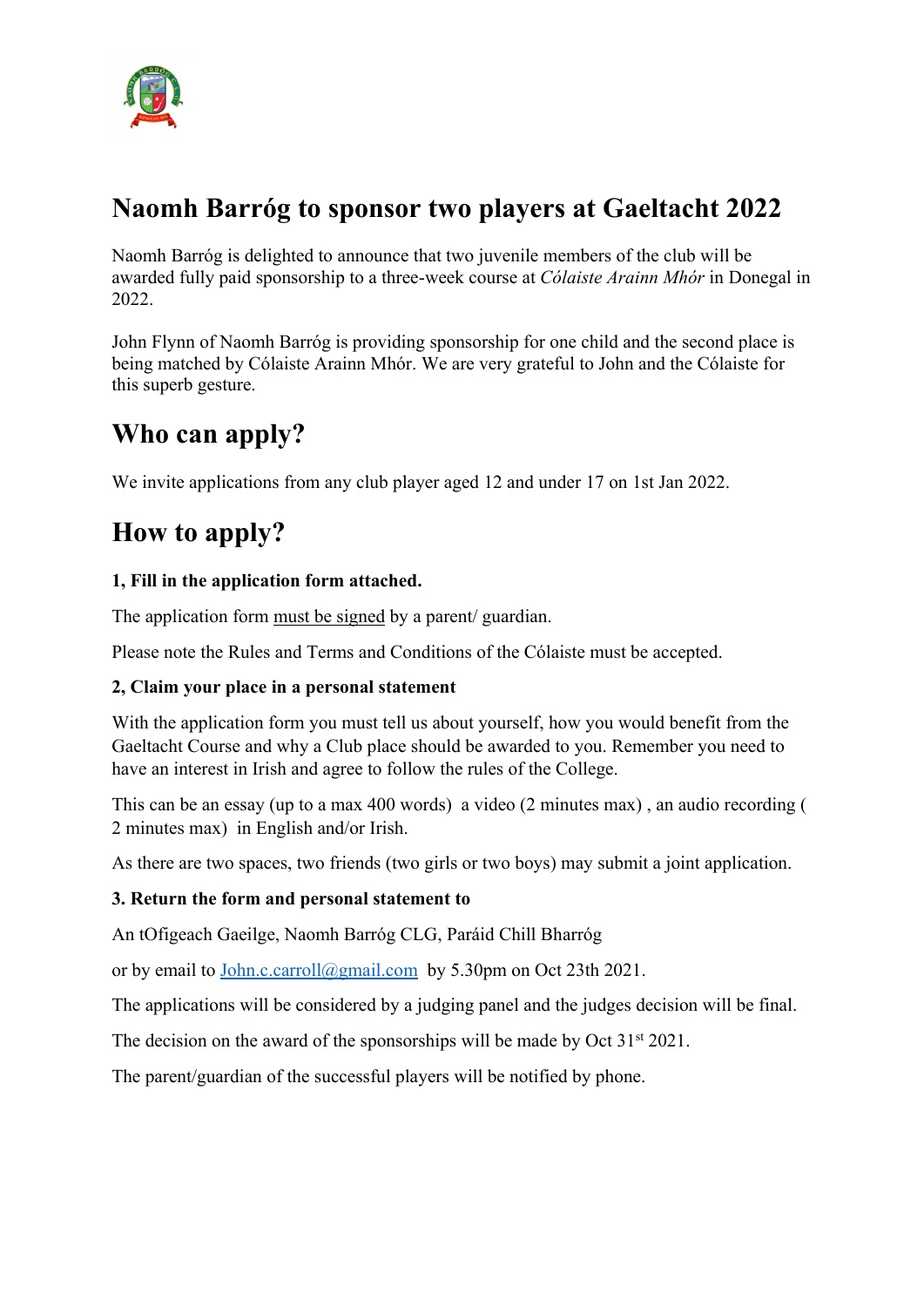

# **About Cólaiste Arainn Mhór**

Full details on Cólaiste Arainn Mhór can be found at the web site

<http://colaistearainnmhoir.com/>

#### Email: **colaisteam@gmail.com**

There are two courses planned for 2022:

### **Cúrsa A: 19th June -9th July / Cúrsa B: 10th July-31st July**



## **What is included**

The scholarship will cover the Course fee and Transport by bus to and from Donegal

The scholarship does not include any pocket money or costs associated with parent/guardian visit to Cólaiste Arainn Mhór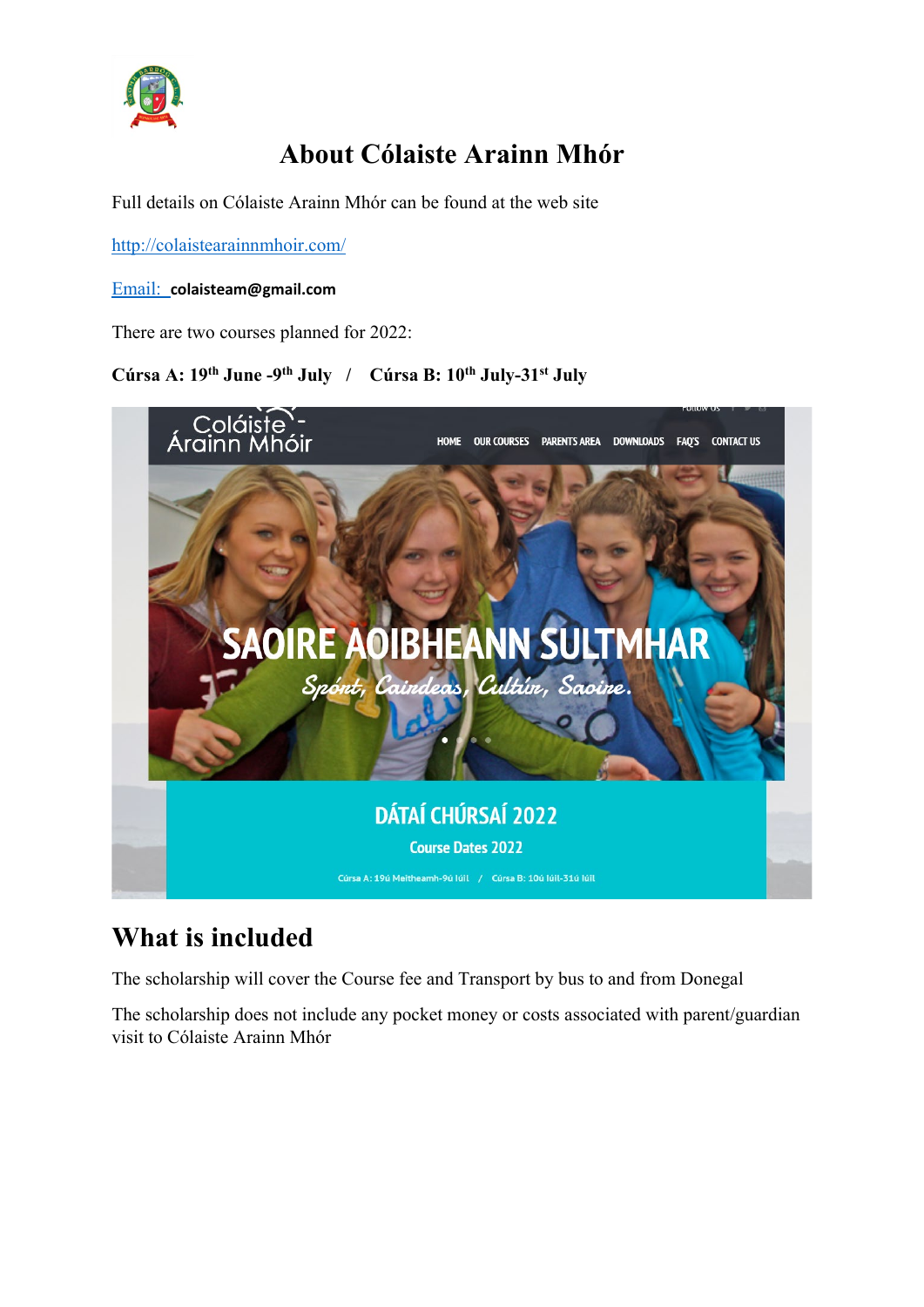

Naomh Barróg Sponsorship of club player at course in Cólaiste Arainn Mhór 2022

## **Foirm Iarratais / Application Form**

Ainm/Name

Seoladh/Address

Dáta breithe/Date of Birth

Ainm: Tuismitheoir/ Caomhnóir Parent/Guardian name

Síniú: Tuismitheoir/ Caomhnóir Parent/Guardian Signature to indicate that they understand the conditions of the Scholarship and the Rules of Coláiste

Uimhir Fón: Contact phone number for Parent/Guardian

Cúrsa/ Preferred Course: (Please tick one)

Cúrsa A/ Course A  $19<sup>th</sup>$  June -9<sup>th</sup> July 2022  $\Box$ 

Cúrsa B/ Course B  $10^{th}$  July-31<sup>st</sup> July 2022  $\Box$ 

Aontaím le Rialacha Cólaiste Arainn Mhór/I agree to abide by the Rules of Cólaiste Arainn Mhór and represent Naomh Barróg with pride (Student signature)